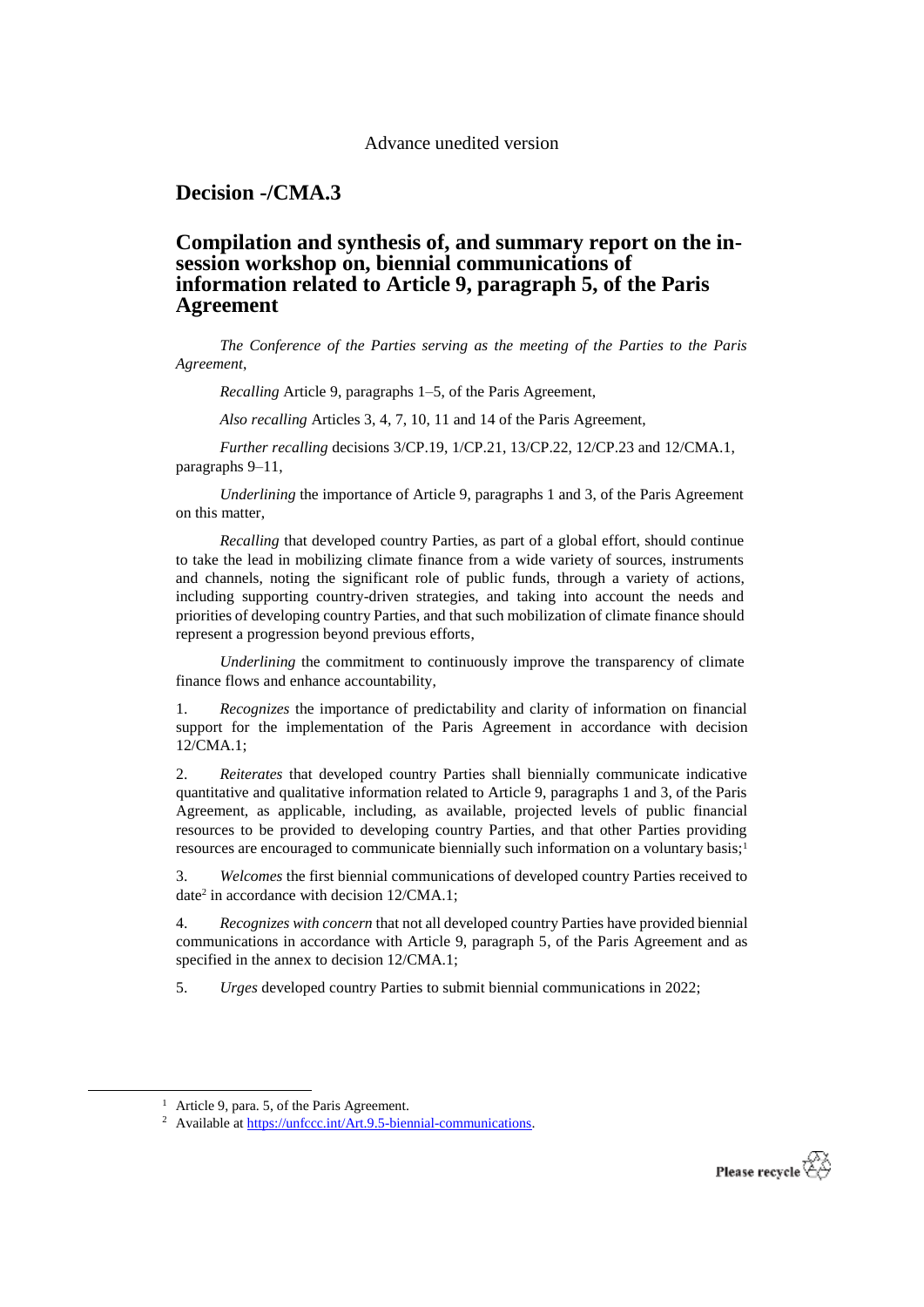6. *Welcomes* the compilation and synthesis<sup>3</sup> prepared by the secretariat of the information contained in the first biennial communications in accordance with Article 9, paragraph 5, of the Paris Agreement;

7. *Underscores* the importance of the information contained in the biennial communications referred to in paragraph 2 above and identified in the compilation and synthesis referred to in paragraph 6 above, including in relation to:

Making finance flows consistent with a pathway towards low-emission and climate-resilient development in accordance with Article 2, paragraph 1(c), of the Paris Agreement;

(b) Developing actions and plans for mobilizing private climate finance;

(c) Effectively addressing the needs and priorities of developing countries, including striking a balance between support for mitigation and adaptation;

Integrating climate change considerations, including climate resilience, into international development assistance;

(e) Improving enabling environments to strengthen the absorptive capacity of developing countries;

(f) Reflecting on lessons learned for informing future efforts in providing, mobilizing and delivering climate finance;

8. *Welcomes* the summary report<sup>4</sup> on the biennial in-session workshop on information to be provided by Parties in accordance with Article 9, paragraph 5, of the Paris Agreement held on 11 June 2021 and *invites* Parties and relevant institutions to consider the key findings and messages contained therein;

9. *Recalls* that the next biennial in-session workshop on information to be provided by Parties in accordance with Article 9, paragraph 5, of the Paris Agreement will be held in 2023;<sup>5</sup>

10. *Notes* that the elements for discussion at the workshop referred to in paragraph 9 above will be based on the information in the compilation and synthesis reports referred to in paragraphs 6 above and 16 below and the summary report referred in paragraph 8 above, including lessons learned;

11. *Requests* the secretariat to organize the workshop referred to in paragraph 9 above and prepare a summary report on the workshop for consideration by the Conference of the Parties serving as the meeting of the Parties to the Paris Agreement at its fifth session (November 2023);

12. *Also requests* developed country Parties to submit their second biennial communications in 2022, in accordance with decision 12/CMA.1, paragraph 4, before 31 December 2022;

13. *Invites* developed country Parties to take into account the areas for improvement identified in the summary report referred to in paragraph 8 above in preparing their second biennial communications in 2022 in accordance with the annex to decision 12/CMA.1, particularly in relation to:

(a) The indicative projections of climate finance for developing countries and specific plans for scaling up the provision and mobilization of climate finance;

-

<sup>3</sup> FCCC/PA/CMA/2021/3.

<sup>4</sup> FCCC/PA/CMA/2021/5.

<sup>5</sup> Decision 12/CMA.1, para. 8.